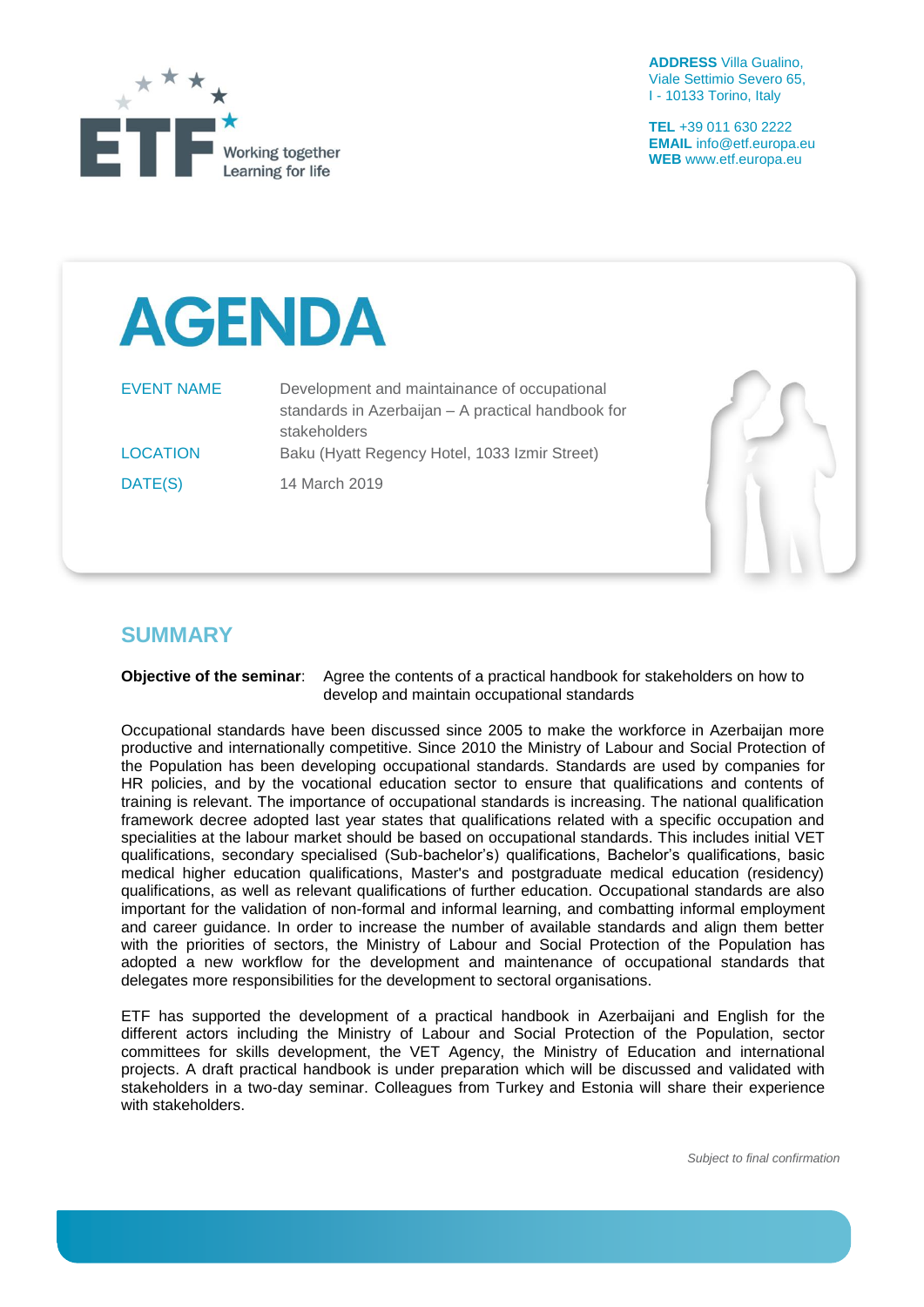## **Day one, 14 March 2019**

| $09:30 -$<br>10:10      | Opening                                                                                                                                                                                                         |
|-------------------------|-----------------------------------------------------------------------------------------------------------------------------------------------------------------------------------------------------------------|
|                         | Deputy Minister of Labor and Social Protection of Population -<br><b>Anar Aliyev</b>                                                                                                                            |
|                         | Deputy Minister of Education - Idris Isayev<br>$\overline{\phantom{a}}$                                                                                                                                         |
|                         | Vice-president of the National Confederation of Entrepreneurs<br>$\overline{\phantom{a}}$<br>(Employers) Organizations of the Republic of Azerbaijan - Vugar<br>Zeynalov                                        |
|                         | Deputy Chairman of Azerbaijan Trade Unions Confederation -<br>$\overline{\phantom{a}}$<br>Javanshir Alkhasov                                                                                                    |
|                         | Overview of the new workflow for developing and maintaining<br>standards, Elnur Suleymanov                                                                                                                      |
|                         | Objectives of the seminar and expectations, Arjen DEIJ, ETF                                                                                                                                                     |
|                         | Sharing of experience:                                                                                                                                                                                          |
| $10:10-$<br>10:40       | Social partnership in developing occupational standards in<br>Turkey - "Mesleki Yeterlilik Kurumu" - Yaprak Akchay- Chairman<br>of the Office on Occupational Standards and Saduman Ceren<br>Mabocoglu - expert |
| $10:40 -$<br>11:10      | <b>Coffee Break</b>                                                                                                                                                                                             |
| $11:10 -$<br>-<br>11:20 | Questions session on Turkey's experience                                                                                                                                                                        |
|                         |                                                                                                                                                                                                                 |
|                         | Sharing of experience:                                                                                                                                                                                          |
| 11:20<br>11:50          | Social partnership in developing occupational and qualification standards<br>in Estonia - Expert -coordinator of Estonian Office on Qualification<br>Maris Vaht                                                 |
|                         | <b>Questions session</b>                                                                                                                                                                                        |
|                         | Outline of the handbook, Amin Charkazov                                                                                                                                                                         |
|                         | Working groups:                                                                                                                                                                                                 |
| $11:50-$                | Ministry of Labour and Social Protection of the Population -Amin<br>Charkazov                                                                                                                                   |
| 13:00                   | Sector Committees For Skills Development - Ilkin Nazarov                                                                                                                                                        |
|                         | Ministry Of Education, VET Agency and International Projects<br>dealing with occupational standards - Havva Hagverdili                                                                                          |
| $13:00 -$<br>14:00      | <b>Lunch Break</b><br>$\blacksquare$                                                                                                                                                                            |
|                         | WGs round one                                                                                                                                                                                                   |
| $14:00 -$<br>15:15      | Analysis of the roles and functions of the specific groups of<br>stakeholders                                                                                                                                   |
|                         | Formulating questions on the proposed text                                                                                                                                                                      |